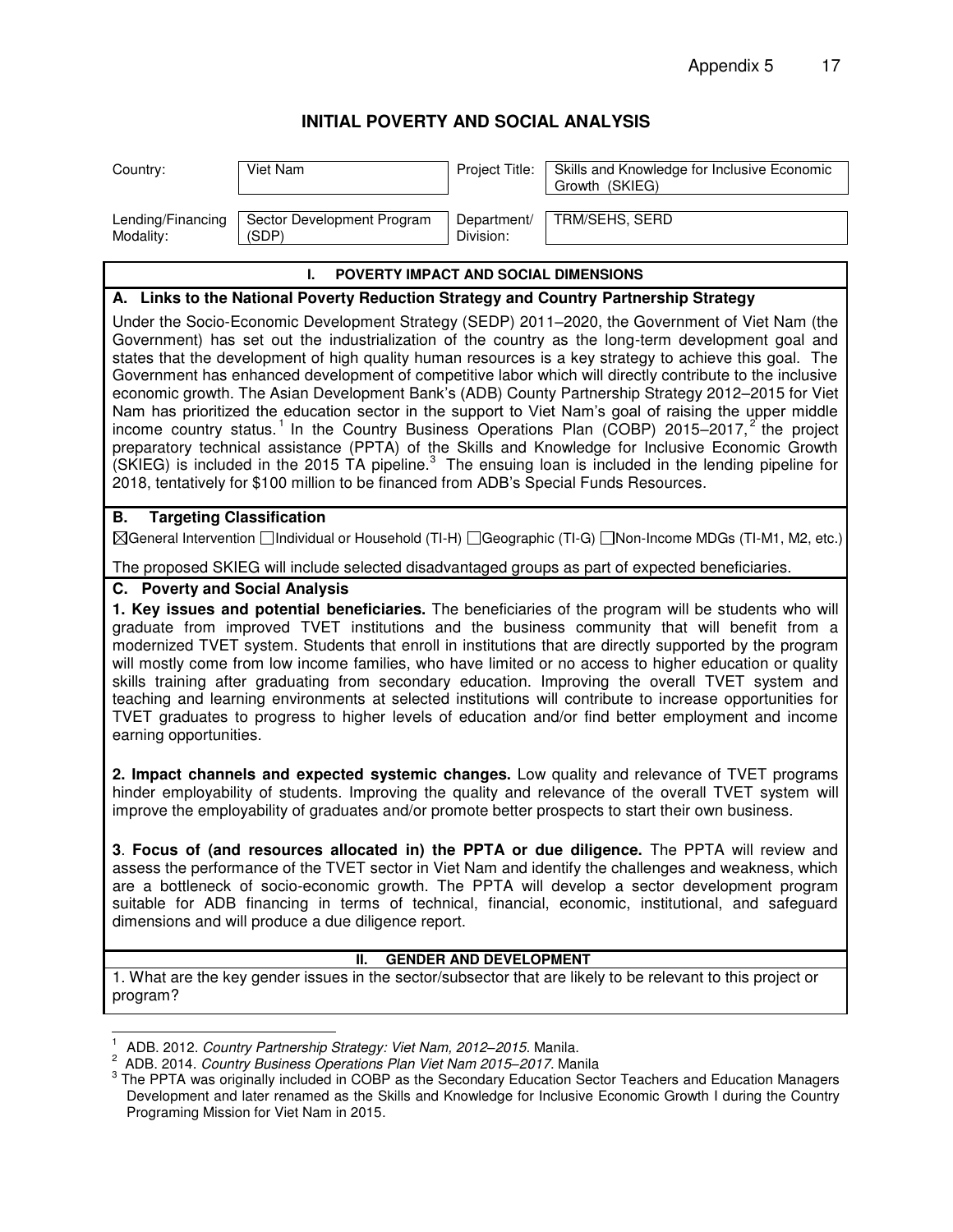| Viet Nam has made significant progress in increasing female representation in TVET. However, female<br>enrolments are concentrated in study fields such as hospitality, business, and administration. To further<br>expand the access of girls to quality TVET programs in other study fields and identify obstacles to girls'<br>access to TVET, the PPTA team will undertake detailed assessments and ensure that agreed gender<br>actions are included in the policy matrix and in the Gender Action Plan related to the investment loan.<br>2. Does the proposed project or program have the potential to make a contribution to the promotion of<br>gender equity and/or empowerment of women by providing women's access to and use of opportunities,<br>services, resources, assets, and participation in decision making?<br>$\boxtimes$ Yes<br>$\Box$ No Please explain. |  |  |  |
|-----------------------------------------------------------------------------------------------------------------------------------------------------------------------------------------------------------------------------------------------------------------------------------------------------------------------------------------------------------------------------------------------------------------------------------------------------------------------------------------------------------------------------------------------------------------------------------------------------------------------------------------------------------------------------------------------------------------------------------------------------------------------------------------------------------------------------------------------------------------------------------|--|--|--|
| 3. Could the proposed project have an adverse impact on women and/or girls or widen gender inequality?<br>$\boxtimes$ No Please explain<br>$\Box$ Yes                                                                                                                                                                                                                                                                                                                                                                                                                                                                                                                                                                                                                                                                                                                             |  |  |  |
| 4. Indicate the intended gender mainstreaming category:<br>$\Box$ GEN (gender equity theme)<br>$\boxtimes$ EGM (effective gender mainstreaming)<br>$\Box$ SGE (some gender elements)<br>$\Box$ NGE (no gender elements)                                                                                                                                                                                                                                                                                                                                                                                                                                                                                                                                                                                                                                                           |  |  |  |
| <b>PARTICIPATION AND EMPOWERMENT</b><br>Ш.                                                                                                                                                                                                                                                                                                                                                                                                                                                                                                                                                                                                                                                                                                                                                                                                                                        |  |  |  |
| 1. Who are the main stakeholders of the project, including beneficiaries and negatively affected people?<br>Identify how they will participate in the project design.                                                                                                                                                                                                                                                                                                                                                                                                                                                                                                                                                                                                                                                                                                             |  |  |  |
| The Ministry of Labor—Invalids and Social Affairs (MOLISA) will be the executing agency in collaboration<br>with Ministry of Industry and Trade (MOIT). The main stakeholders are government officials responsible<br>for TVET policy making, students, teachers, school managements of selected TVET institutions,<br>representatives from companies, and the business community, and staff of the Ministry of Education and<br>Training (MOET). All stakeholders will be consulted throughout project design. Workshops with school<br>managements and teachers will be conducted in in two regions. The project preparatory team will also<br>conduct visits to TVET institutions. Development partners in particular GIZ, KfW, will be consulted to<br>ensure harmonized coordination of development efforts.                                                                 |  |  |  |
| 2. How can the project contribute (in a systemic way) to engaging and empowering stakeholders and<br>beneficiaries, particularly, the poor, vulnerable and excluded groups? What issues in the project design<br>require participation of the poor and excluded?                                                                                                                                                                                                                                                                                                                                                                                                                                                                                                                                                                                                                  |  |  |  |
| The program will improve the overall coordination in the TVET sector. Improved policies and<br>implementation guidelines and demand driven TVET programs will help youth and adults to get better<br>training and improve their skills to increase their income opportunities. Companies will benefit from better<br>prepared graduates from TVET institutions. Specific policies will address TVET provision in underserved<br>areas.                                                                                                                                                                                                                                                                                                                                                                                                                                            |  |  |  |
| 3. What are the key, active, and relevant civil society organizations in the project area? What is the level<br>of civil society organization participation in the project design?<br>$\boxtimes$ Information generation and sharing $\Box$ Consultation<br>$\Box$ Collaboration<br>$\Box$ Partnership                                                                                                                                                                                                                                                                                                                                                                                                                                                                                                                                                                            |  |  |  |
| 4. Are there issues during project design for which participation of the poor and excluded is important?<br>What are they and how shall they be addressed? $\Box$ Yes<br>$\boxtimes$ No                                                                                                                                                                                                                                                                                                                                                                                                                                                                                                                                                                                                                                                                                           |  |  |  |
| IV.<br><b>SOCIAL SAFEGUARDS</b>                                                                                                                                                                                                                                                                                                                                                                                                                                                                                                                                                                                                                                                                                                                                                                                                                                                   |  |  |  |
| A. Involuntary Resettlement Category $\Box A \Box B \boxtimes C$<br>$\Box$ FI                                                                                                                                                                                                                                                                                                                                                                                                                                                                                                                                                                                                                                                                                                                                                                                                     |  |  |  |
| 1. Does the project have the potential to involve involuntary land acquisition resulting in physical and<br>economic displacement? $\Box$ Yes $\boxtimes$ No The Project will not include any civil works or involuntary land<br>acquisition.                                                                                                                                                                                                                                                                                                                                                                                                                                                                                                                                                                                                                                     |  |  |  |
| 2. What action plan is required to address involuntary resettlement as part of the PPTA or due diligence                                                                                                                                                                                                                                                                                                                                                                                                                                                                                                                                                                                                                                                                                                                                                                          |  |  |  |
| process?                                                                                                                                                                                                                                                                                                                                                                                                                                                                                                                                                                                                                                                                                                                                                                                                                                                                          |  |  |  |
| Resettlement plan<br>$\Box$ Resettlement framework<br>$\Box$ Social impact matrix<br>$\boxtimes$ None<br>□ Environmental and social management system arrangement                                                                                                                                                                                                                                                                                                                                                                                                                                                                                                                                                                                                                                                                                                                 |  |  |  |
| B. Indigenous Peoples Category $\Box A \boxtimes B$<br>LI CILIFI                                                                                                                                                                                                                                                                                                                                                                                                                                                                                                                                                                                                                                                                                                                                                                                                                  |  |  |  |
| 1. Does the proposed project have the potential to directly or indirectly affect the dignity, human rights,<br>livelihood systems, or culture of indigenous peoples?<br>$\boxtimes$ No<br>$\mathsf{L}$<br>Yes                                                                                                                                                                                                                                                                                                                                                                                                                                                                                                                                                                                                                                                                     |  |  |  |